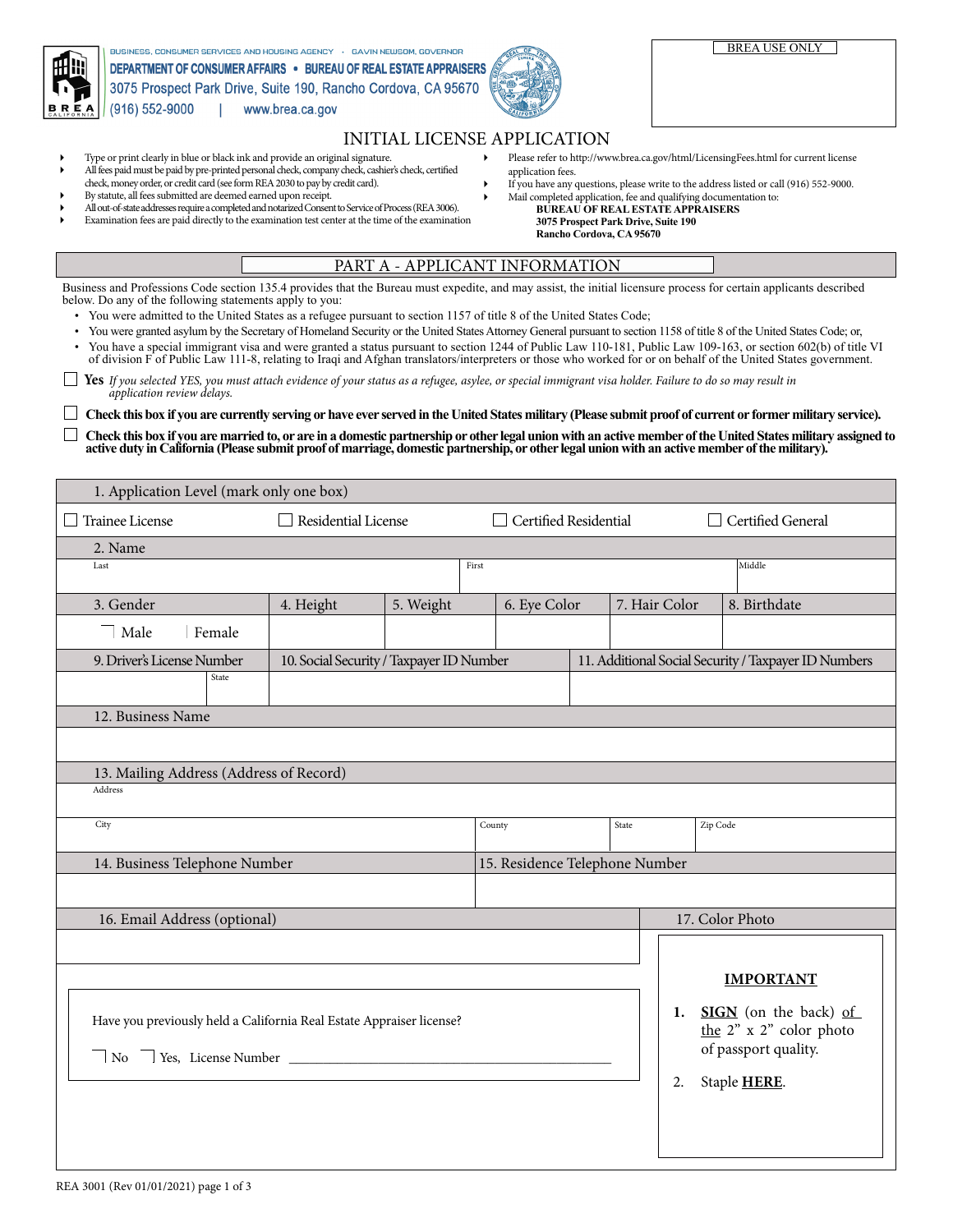## PART B - APPLICANT BACKGROUND INFORMATION

| 1. Have you ever used or been known by any name other than, or in addition to, the name listed on Part A of this application?                                                                                                                                                                                                                                                                                                                                                                                                                                                                                                 |                        |                         |                       |  |  |  |  |
|-------------------------------------------------------------------------------------------------------------------------------------------------------------------------------------------------------------------------------------------------------------------------------------------------------------------------------------------------------------------------------------------------------------------------------------------------------------------------------------------------------------------------------------------------------------------------------------------------------------------------------|------------------------|-------------------------|-----------------------|--|--|--|--|
| $\Box$ No<br>$\Box$ Yes, explain $\Box$                                                                                                                                                                                                                                                                                                                                                                                                                                                                                                                                                                                       |                        |                         |                       |  |  |  |  |
| 2. Do you currently hold a professional or vocational license issued by any governmental agency other than BREA? If yes, please identify the license<br>held, the license number and the issuing agency.<br>$\Box$ Yes, explain $\Box$<br>No<br>$\Box$                                                                                                                                                                                                                                                                                                                                                                        |                        |                         |                       |  |  |  |  |
| Have you ever had a professional or vocational license, certificate or registration denied, suspended, restricted, revoked, surrendered or disciplined<br>3.<br>in any way in this state or any other state? If yes, complete "License Details" section below. In addition to completing the "License Details" section<br>below, you must submit a certified copy of the police report or administrative agency's investigative report and certified copies of the court or<br>administrative agency's docket, complaint, or accusation and judgment or other order.<br>□ Yes, complete "License Details" below.<br>$\Box$ No |                        |                         |                       |  |  |  |  |
|                                                                                                                                                                                                                                                                                                                                                                                                                                                                                                                                                                                                                               | <b>LICENSE DETAILS</b> |                         |                       |  |  |  |  |
| Type of License                                                                                                                                                                                                                                                                                                                                                                                                                                                                                                                                                                                                               | License ID No.         | License Expiration Date | State                 |  |  |  |  |
| Action (revoked, etc.)                                                                                                                                                                                                                                                                                                                                                                                                                                                                                                                                                                                                        | Date of Action         | Date Action Terminated  | Code Section Violated |  |  |  |  |
| ADDITIONAL INFORMATION: ATTACH EXTRA SHEETS IF MORE ROOM IS NEEDED. EACH ADDITIONAL SHEET MUST BE SIGNED AND DATED.                                                                                                                                                                                                                                                                                                                                                                                                                                                                                                           |                        |                         |                       |  |  |  |  |
|                                                                                                                                                                                                                                                                                                                                                                                                                                                                                                                                                                                                                               |                        |                         |                       |  |  |  |  |
|                                                                                                                                                                                                                                                                                                                                                                                                                                                                                                                                                                                                                               |                        |                         |                       |  |  |  |  |
|                                                                                                                                                                                                                                                                                                                                                                                                                                                                                                                                                                                                                               |                        |                         |                       |  |  |  |  |

### **BACKGROUND CHECK**

The State of California requires that all applicants submit for a background check. California resident applicants must have their fingerprints taken at any participating LiveScan location using form *BCII 8016*. For a list of LiveScan fingerprinting locations, please visit: https://oag.ca.gov/fingerprints/locations

Non-California applicants must have their fingerprints taken on two *FD-258 (Rev. 9-9-13)* cards and both submitted with this application.

I certify under penalty of perjury that the foregoing information, and information provided on all attachments, is true and correct and that I have answered each question fully and truthfully and without any purpose of evasion. I understand that providing false information is grounds for denial or revocation of any license and may subject me to disciplinary action and/or criminal prosecution.

 $\_$  ,  $\_$  ,  $\_$  ,  $\_$  ,  $\_$  ,  $\_$  ,  $\_$  ,  $\_$  ,  $\_$  ,  $\_$  ,  $\_$  ,  $\_$  ,  $\_$  ,  $\_$  ,  $\_$  ,  $\_$  ,  $\_$  ,  $\_$  ,  $\_$  ,  $\_$  ,  $\_$  ,  $\_$  ,  $\_$  ,  $\_$  ,  $\_$  ,  $\_$  ,  $\_$  ,  $\_$  ,  $\_$  ,  $\_$  ,  $\_$  ,  $\_$  ,  $\_$  ,  $\_$  ,  $\_$  ,  $\_$  ,  $\_$  ,

**Signature** Date **Date** Date **Date 2016**